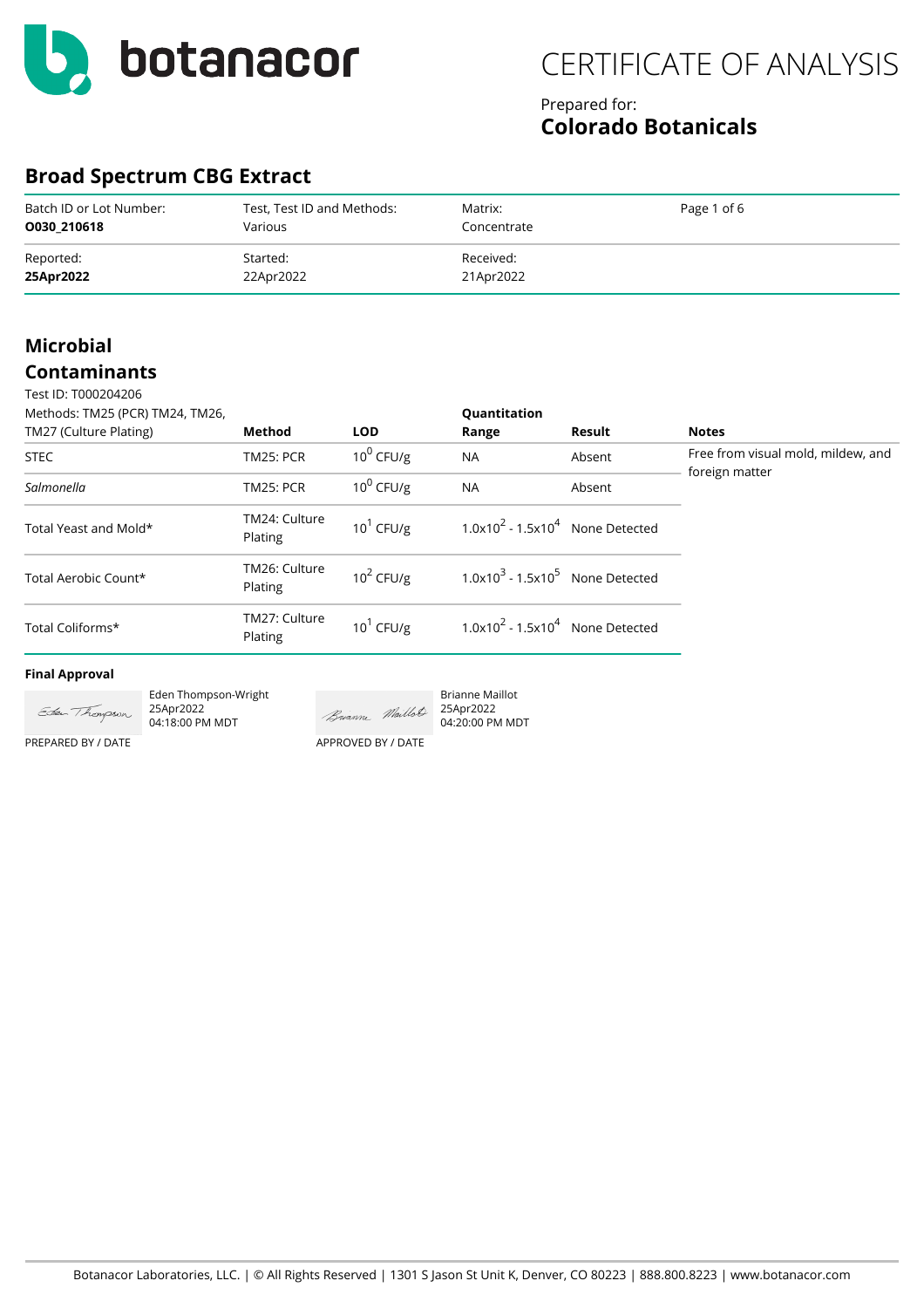

### Prepared for: **Colorado Botanicals**

## **Broad Spectrum CBG Extract**

| Batch ID or Lot Number: | Test, Test ID and Methods: | Matrix:     | Page 2 of 6 |
|-------------------------|----------------------------|-------------|-------------|
| 0030 210618             | Various                    | Concentrate |             |
| Reported:               | Started:                   | Received:   |             |
| 25Apr2022               | 22Apr2022                  | 21Apr2022   |             |

| <b>Residual Solvents</b>        |                            |                     |              |
|---------------------------------|----------------------------|---------------------|--------------|
| Test ID: T000204208             |                            |                     |              |
| Methods: TM04 (GC-MS): Residual |                            |                     |              |
| Solvents                        | <b>Dynamic Range (ppm)</b> | <b>Result</b> (ppm) | <b>Notes</b> |
| Propane                         | 97 - 1941                  | <b>ND</b>           |              |
| Butanes (Isobutane, n-Butane)   | 194 - 3874                 | <b>ND</b>           |              |
| Methanol                        | $61 - 1230$                | <b>ND</b>           |              |
| Pentane                         | 100 - 1992                 | <b>ND</b>           |              |
| Ethanol                         | 95 - 1895                  | <b>ND</b>           |              |
| Acetone                         | 102 - 2032                 | <b>ND</b>           |              |
| Isopropyl Alcohol               | 102 - 2031                 | <b>ND</b>           |              |
| Hexane                          | $6 - 127$                  | <b>ND</b>           |              |
| <b>Ethyl Acetate</b>            | 101 - 2015                 | <b>ND</b>           |              |
| Benzene                         | $0.2 - 3.9$                | <b>ND</b>           |              |
| Heptanes                        | 93 - 1869                  | <b>ND</b>           |              |
| Toluene                         | 18 - 354                   | ND                  |              |
| Xylenes (m,p,o-Xylenes)         | 124 - 2477                 | <b>ND</b>           |              |

### **Final Approval**

Jacob Miller 25Apr2022 03:40:00 PM MDT



Ryan Weems 25Apr2022 03:54:00 PM MDT

### **Heavy Metals**

PREPARED BY / DATE

Test ID: T000204207 Methods: TM19 (ICP-MS): Heavy

| Metals  | <b>Dynamic Range (ppm)</b> | <b>Result</b> (ppm) | <b>Notes</b> |
|---------|----------------------------|---------------------|--------------|
| Arsenic | $0.05 - 4.51$              | ND                  |              |
| Cadmium | $0.04 - 4.41$              | <b>ND</b>           |              |
| Mercury | $0.04 - 4.44$              | <b>ND</b>           |              |
| Lead    | $0.04 - 4.27$              | <b>ND</b>           |              |

### **Final Approval**





Daniel Weidensaul 26Apr2022 03:48:00 PM MDT

Botanacor Laboratories, LLC. | © All Rights Reserved | 1301 S Jason St Unit K, Denver, CO 80223 | 888.800.8223 | www.botanacor.com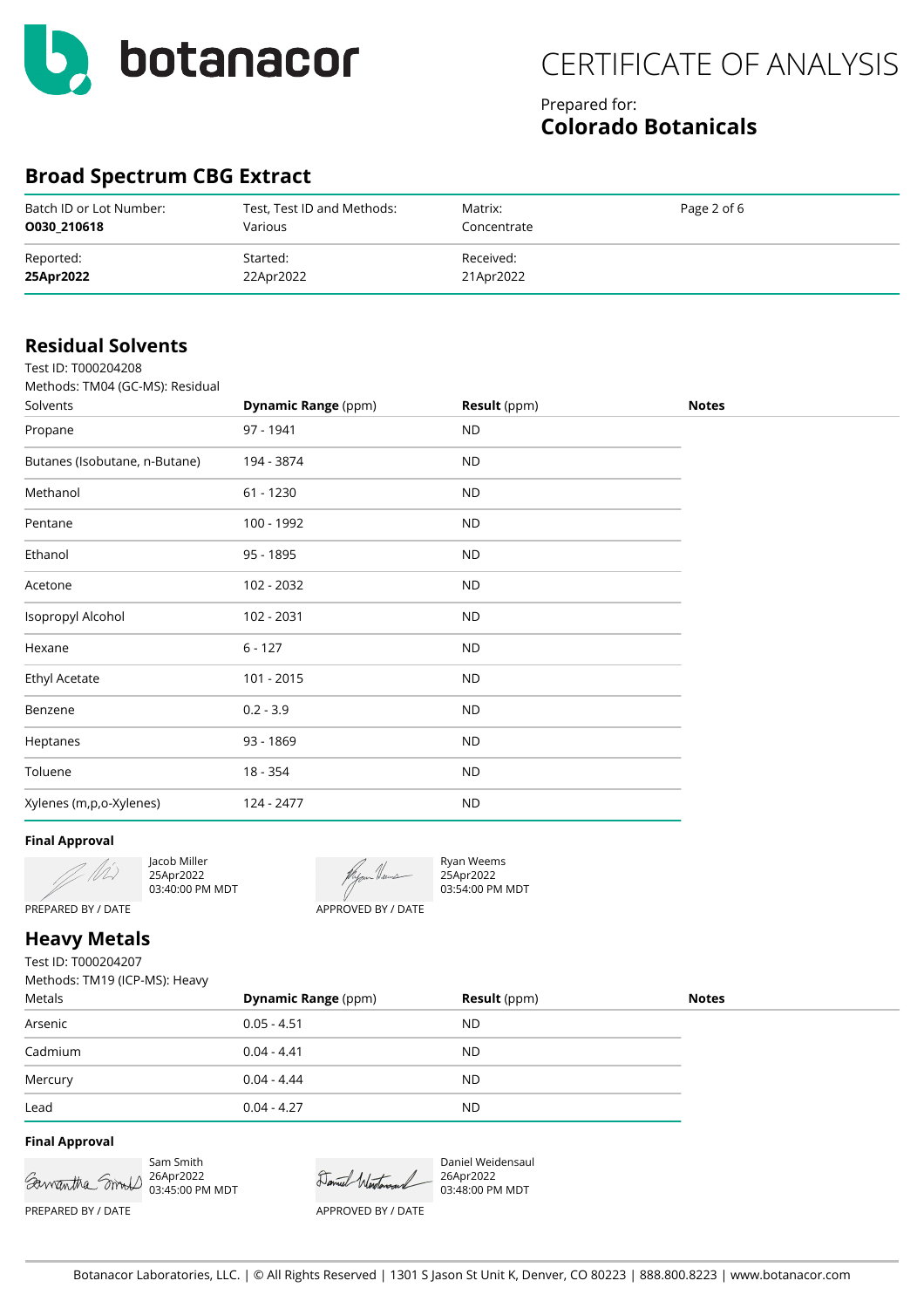

### Prepared for: **Colorado Botanicals**

### **Broad Spectrum CBG Extract**

| Batch ID or Lot Number: | Test, Test ID and Methods: | Matrix:     | Page 3 of 6 |
|-------------------------|----------------------------|-------------|-------------|
| 0030 210618             | Various                    | Concentrate |             |
| Reported:               | Started:                   | Received:   |             |
| 25Apr2022               | 22Apr2022                  | 21Apr2022   |             |

### **Cannabinoids**

| Test ID: T000204204                          |              |                    |                   |                        |              |
|----------------------------------------------|--------------|--------------------|-------------------|------------------------|--------------|
| Methods: TM14 (HPLC-DAD): Potency - Broad    |              |                    |                   |                        |              |
| Spectrum Analysis, 0.01% THC                 | $LOD$ $(\%)$ | $\textsf{LOQ}(\%)$ | <b>Result</b> (%) | <b>Result</b> $(mg/g)$ | <b>Notes</b> |
| Cannabichromene (CBC)                        | 0.430        | 0.897              | <b>ND</b>         | <b>ND</b>              |              |
| Cannabichromenic Acid (CBCA)                 | 0.393        | 0.821              | <b>ND</b>         | <b>ND</b>              |              |
| Cannabidiol (CBD)                            | 1.372        | 2.416              | 5.966             | 59.66                  |              |
| Cannabidiolic Acid (CBDA)                    | 1.407        | 2.478              | <b>ND</b>         | <b>ND</b>              |              |
| Cannabidivarin (CBDV)                        | 0.324        | 0.571              | <b>ND</b>         | <b>ND</b>              |              |
| Cannabidivarinic Acid (CBDVA)                | 0.587        | 1.034              | <b>ND</b>         | <b>ND</b>              |              |
| Cannabigerol (CBG)                           | 0.244        | 0.510              | 79.323            | 793.23                 |              |
| Cannabigerolic Acid (CBGA)                   | 1.021        | 2.130              | <b>ND</b>         | <b>ND</b>              |              |
| Cannabinol (CBN)                             | 0.319        | 0.665              | <b>ND</b>         | <b>ND</b>              |              |
| Cannabinolic Acid (CBNA)                     | 0.696        | 1.453              | <b>ND</b>         | <b>ND</b>              |              |
| Delta 8-Tetrahydrocannabinol (Delta 8-THC)   | 1.216        | 2.538              | <b>ND</b>         | <b>ND</b>              |              |
| Delta 9-Tetrahydrocannabinol (Delta 9-THC)   | 0.004        | 0.009              | 0.023             | 0.23                   |              |
| Delta 9-Tetrahydrocannabinolic Acid (THCA-A) | 0.004        | 0.008              | <b>ND</b>         | <b>ND</b>              |              |
| Tetrahydrocannabivarin (THCV)                | 0.222        | 0.463              | <b>ND</b>         | <b>ND</b>              |              |
| Tetrahydrocannabivarinic Acid (THCVA)        | 0.863        | 1.801              | <b>ND</b>         | ND.                    |              |
| <b>Total Cannabinoids</b>                    |              |                    | 85.312            | 853.12                 |              |
| <b>Total Potential THC</b>                   |              |                    | 0.023             | 0.23                   |              |
| <b>Total Potential CBD</b>                   |              |                    | 5.966             | 59.66                  |              |

**Final Approval** PREPARED BY / DATE

Ryan Weems 27Apr2022 11:16:00 AM MDT

Daniel Weidensaul 27Apr2022 11:18:00 AM MDT

APPROVED BY / DATE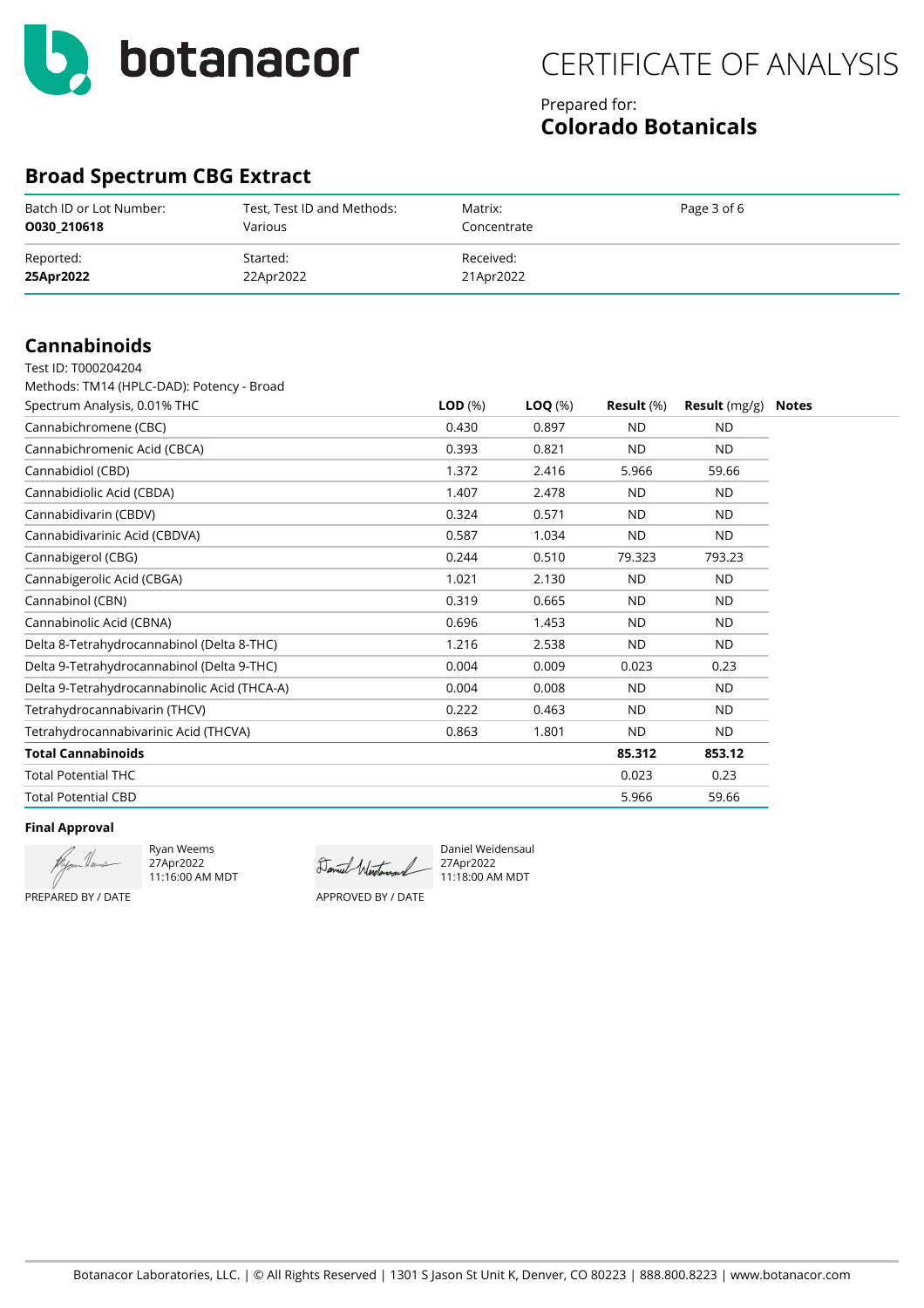

### Prepared for: **Colorado Botanicals**

## **Broad Spectrum CBG Extract**

| Batch ID or Lot Number: | Test, Test ID and Methods: | Matrix:     | Page 4 of 6 |
|-------------------------|----------------------------|-------------|-------------|
| 0030 210618             | Various                    | Concentrate |             |
| Reported:               | Started:                   | Received:   |             |
| 25Apr2022               | 22Apr2022                  | 21Apr2022   |             |

### **Mycotoxins**

| Test ID: T000204209                   |                            |                     |              |  |
|---------------------------------------|----------------------------|---------------------|--------------|--|
| Methods: TM18 (UHPLC-QQQ              |                            |                     |              |  |
| LCMS/MS): Mycotoxins                  | <b>Dynamic Range (ppb)</b> | <b>Result</b> (ppb) | <b>Notes</b> |  |
| Ochratoxin A                          | $2.26 - 128.71$            | ND.                 | N/A          |  |
| Aflatoxin B1                          | $1.05 - 34.47$             | ND.                 |              |  |
| Aflatoxin B2                          | $1.15 - 33.79$             | ND.                 |              |  |
| Aflatoxin G1                          | $1.05 - 34.02$             | ND.                 |              |  |
| Aflatoxin G2                          | $1.12 - 33.43$             | ND.                 |              |  |
| Total Aflatoxins (B1, B2, G1, and G2) |                            | ND.                 |              |  |

#### **Final Approval**



Sam Smith 28Apr2022 10:35:00 AM MDT

Ryan Weems 28Apr2022 10:37:00 AM MDT

APPROVED BY / DATE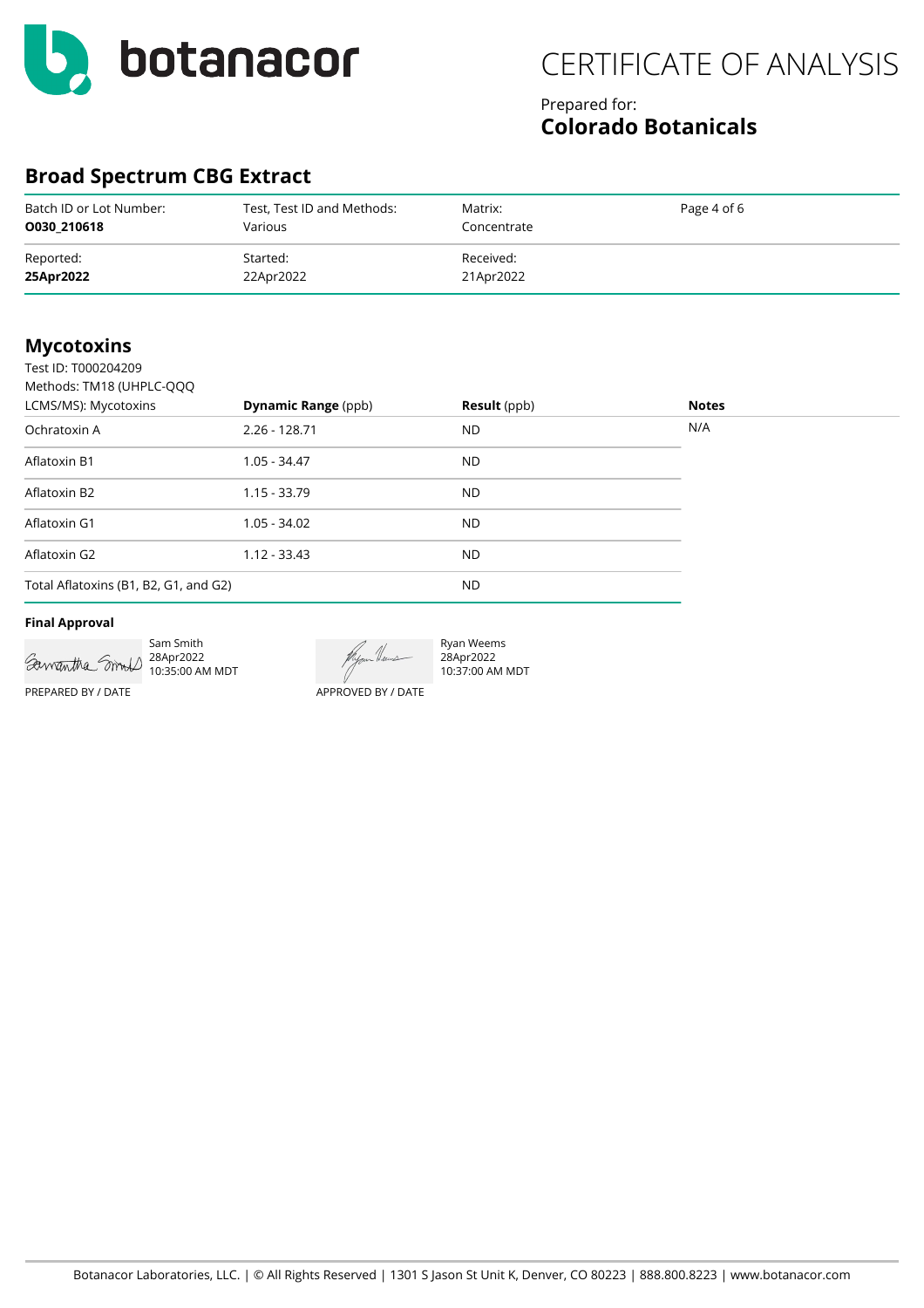

### Prepared for: **Colorado Botanicals**

### **Broad Spectrum CBG Extract**

| Batch ID or Lot Number: | Test, Test ID and Methods: | Matrix:     | Page 5 of 6 |
|-------------------------|----------------------------|-------------|-------------|
| 0030 210618             | Various                    | Concentrate |             |
| Reported:               | Started:                   | Received:   |             |
| 25Apr2022               | 22Apr2022                  | 21Apr2022   |             |

### **Pesticides**

Test ID: T000204205

| Methods: TM17       |                            |                     |
|---------------------|----------------------------|---------------------|
| (LC-QQ LC MS/MS)    | <b>Dynamic Range (ppb)</b> | <b>Result</b> (ppb) |
| Abamectin           | 285 - 2628                 | <b>ND</b>           |
| Acephate            | 38 - 2770                  | <b>ND</b>           |
| Acetamiprid         | 39 - 2819                  | <b>ND</b>           |
| Azoxystrobin        | 46 - 2530                  | <b>ND</b>           |
| Bifenazate          | 48 - 2573                  | <b>ND</b>           |
| <b>Boscalid</b>     | 47 - 2600                  | <b>ND</b>           |
| Carbaryl            | 42 - 2744                  | <b>ND</b>           |
| Carbofuran          | 45 - 2678                  | <b>ND</b>           |
| Chlorantraniliprole | $61 - 2572$                | <b>ND</b>           |
| Chlorpyrifos        | 48 - 2876                  | <b>ND</b>           |
| Clofentezine        | 246 - 2796                 | <b>ND</b>           |
| Diazinon            | 294 - 2647                 | <b>ND</b>           |
| Dichlorvos          | 279 - 2796                 | <b>ND</b>           |
| Dimethoate          | 41 - 2757                  | <b>ND</b>           |
| E-Fenpyroximate     | 296 - 2610                 | <b>ND</b>           |
| Etofenprox          | 41 - 2786                  | <b>ND</b>           |
| Etoxazole           | 301 - 2740                 | <b>ND</b>           |
| Fenoxycarb          | $33 - 2712$                | <b>ND</b>           |
| Fipronil            | $32 - 2578$                | <b>ND</b>           |
| Flonicamid          | 48 - 2811                  | <b>ND</b>           |
| Fludioxonil         | 297 - 2676                 | <b>ND</b>           |
| Hexythiazox         | 44 - 2697                  | <b>ND</b>           |
| Imazalil            | 300 - 2740                 | <b>ND</b>           |
| Imidacloprid        | 40 - 2795                  | <b>ND</b>           |
| Kresoxim-methyl     | 66 - 2546                  | <b>ND</b>           |

|                 | <b>Dynamic Range (ppb)</b> | <b>Result</b> (ppb) |
|-----------------|----------------------------|---------------------|
| Malathion       | 282 - 2708                 | <b>ND</b>           |
| Metalaxyl       | 45 - 2675                  | <b>ND</b>           |
| Methiocarb      | 42 - 2677                  | <b>ND</b>           |
| Methomyl        | 40 - 2841                  | <b>ND</b>           |
| MGK 264 1       | 173 - 1600                 | <b>ND</b>           |
| MGK 264 2       | 109 - 1113                 | <b>ND</b>           |
| Myclobutanil    | 15 - 2793                  | <b>ND</b>           |
| Naled           | 53 - 2738                  | <b>ND</b>           |
| Oxamyl          | 38 - 2874                  | <b>ND</b>           |
| Paclobutrazol   | 42 - 2774                  | <b>ND</b>           |
| Permethrin      | 300 - 2836                 | <b>ND</b>           |
| Phosmet         | 44 - 2680                  | <b>ND</b>           |
| Prophos         | 285 - 2734                 | <b>ND</b>           |
| Propoxur        | 42 - 2745                  | <b>ND</b>           |
| Pyridaben       | 291 - 2779                 | <b>ND</b>           |
| Spinosad A      | $35 - 2261$                | <b>ND</b>           |
| Spinosad D      | 48 - 509                   | <b>ND</b>           |
| Spiromesifen    | 316 - 2783                 | <b>ND</b>           |
| Spirotetramat   | 248 - 2558                 | <b>ND</b>           |
| Spiroxamine 1   | 19 - 1170                  | <b>ND</b>           |
| Spiroxamine 2   | $26 - 1553$                | <b>ND</b>           |
| Tebuconazole    | 275 - 2750                 | <b>ND</b>           |
| Thiacloprid     | 42 - 2777                  | <b>ND</b>           |
| Thiamethoxam    | 40 - 2739                  | <b>ND</b>           |
| Trifloxystrobin | 45 - 2705                  | <b>ND</b>           |

#### **Final Approval**

Daniel Westersauch

Daniel Weidensaul 29Apr2022 01:18:00 PM MDT

APPROVED BY / DATE

Karen Winternheimer 29Apr2022 Winternheimer 01:20:00 PM MDT

PREPARED BY / DATE